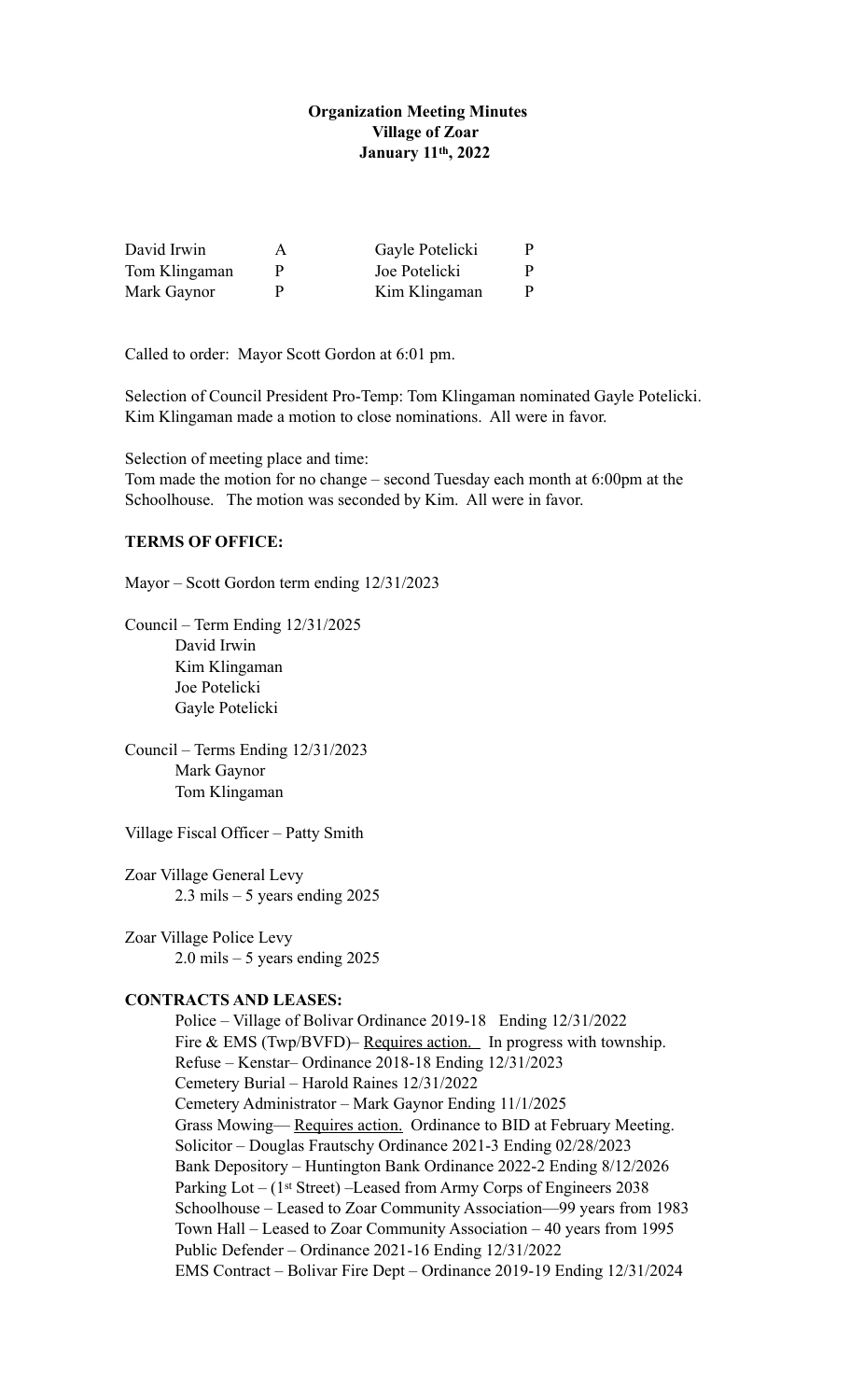ODOT maintenance of SR 212 in village-Ordinance 2020-24 Ending 12/31/2024 2018 (DiGirolamo) Coffee Shop – Conditional Use Permit, 395 Main St. 5/9/23 2019 (Good) Assembly House Shop – Cond. Use Permit, 117 E. 3rd St. 7/8/24

 2020 (Kelly) Cond. Use Permit- outdoor dining in back, 162 Main St. 6/25/2023 2020 (Kelly) Cond. Use Permit- outdoor dining on porch,162 Main St. 8/31/2023 2020 (Elsasser) Cond. Use Permit- B&B, 126 Park St. 8/31/2023 2020 (Dial) Cond. Use Permit- B&B, 204 E 4th St., 11/9/2023 Historic Preservation Easement, Assembly House, 117 3rd Street, Perpetual Historic Preservation Easement, Beiter House, 395 Main Street, Perpetual

#### **COMMITTEES AND APPOINTMENTS:**

Finance Committee: Mayor, all Council, and Fiscal Officer County Health Board: Mayor and Chair of Safety Committee Village Fire Protection Officer: Shawn Lynch, Fire Chief BVFD Regional Planning Representative: Scott Gordon and Chair of Planning Commission

Planning Commission

 Mark Gaynor, Chair (2023) Scott Gordon, Mayor, (2023) Gayle Potelicki, Vice Chair 12/31/2025 Mark Welty (2024) Kim Klingaman (2025)

Safety Committee:

Tom Klingaman Chair (2023) Scott Gordon, Mayor (2023) Joe Potelicki (2025) David Irwin (2025)

## Street Committee: David Irwin 12/31/2025 Scott Gordon, Mayor (2023)

Street Commissioner: David Irwin, Street Commissioner (2025)

Historic Preservation Commission: Scott Gordon, Mayor, Chair/Sec (2023) Patrick Eddy (2024) David Hayes, Zoning Inspector (2025) Tom Klingaman (2023) Diane Geis (2025)

Rules Committee: Gayle Potelicki (2025) David Irwin (2025)

Shade Tree Commission: Mark Welty Chair (2025) Scott Gordon, Mayor (2023) Kim Klingaman (2025)